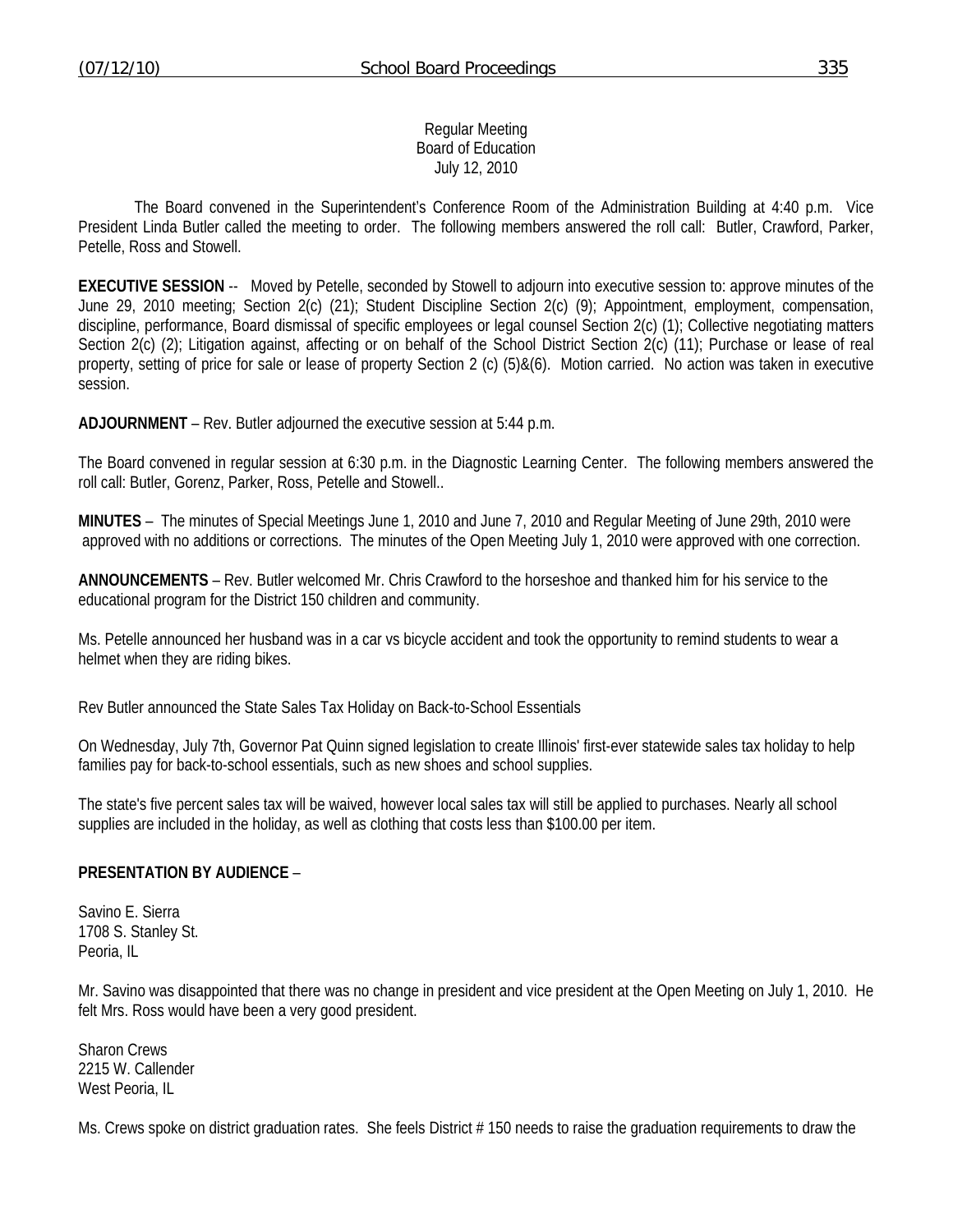academically gifted students back to our schools..

Terry Knapp 922 W. Wilshire Dr. Peoria, Il

Mr. Knapp was disappointed that there was no announcement made at the June 29, 2010 of the July 1, 2010 Open Meeting. He stated that the president and vice president of the board should be limited to a one year term. He also complimented Carl Cannon's Elite Program. The Elite Program is based on discipline which shows in how the students show respect. These students reflect positively on our community.

Charlie Thomas 619 Forest Lawn Peoria, IL

Mr. Thomas commented on the positioning of teachers with the closing of Woodruff High School and the hiring of non-certified staff being placed in coaching positions that could be filled with certified staff.

Bobby Darling 230 E High Point Rd Peoria, IL

Mr. Darling welcomed Chris Crawford to the Board of Education and reminded him it is not always easy but asked he make the best decisions possible. He questioned when the Adult Ed positions would be reinstated and encouraged the BOE to look into vocational education for students. Mr. Darling also hopes that everyone can work together to make Peoria High School work.

Bryan Devine 1917 E Knox Peoria, IL

Mr. Devine welcomed Dr. Lathan and Mr. Crawford and announced that several of the union representatives recently returned from the National Teachers Conference. At this conference, collaboration was one of the major topics discussed. He would like to see teachers made part of the decision making process and encouraged exploring vocational education and community service for all students. Mr. Devine also suggested dialogue with board members during audience presentations would be welcomed.

## **INFORMATION ITEMS – REPORTS FROM SUPERINTENDENT AND STAFF** –

- 1. GOAL 1 STUDENT ACHIEVEMENT
- 2. Goal 2 FISCAL RESPONSIBILITY

PURCHASE ORDERS OVER \$2,500 – Mrs. Schau presented this report for the Board's review. Questions were asked and answered regarding the report.

- 3. GOAL 3 QUALITY STAFF
- 4. GOAL 4 SAFE, CARING ENVIRONMENTS

Dr. Lathan addressed several comments made during audience presentations. She does agree with open dialogue during audience presentations and agrees with the others who spoke regarding vocational education. She feels that vocational education and other programs are very worthwhile but we must take our time and get our finances under control so that the funds are available to sustain the programs. Dr. Lathan also said that she would like to look into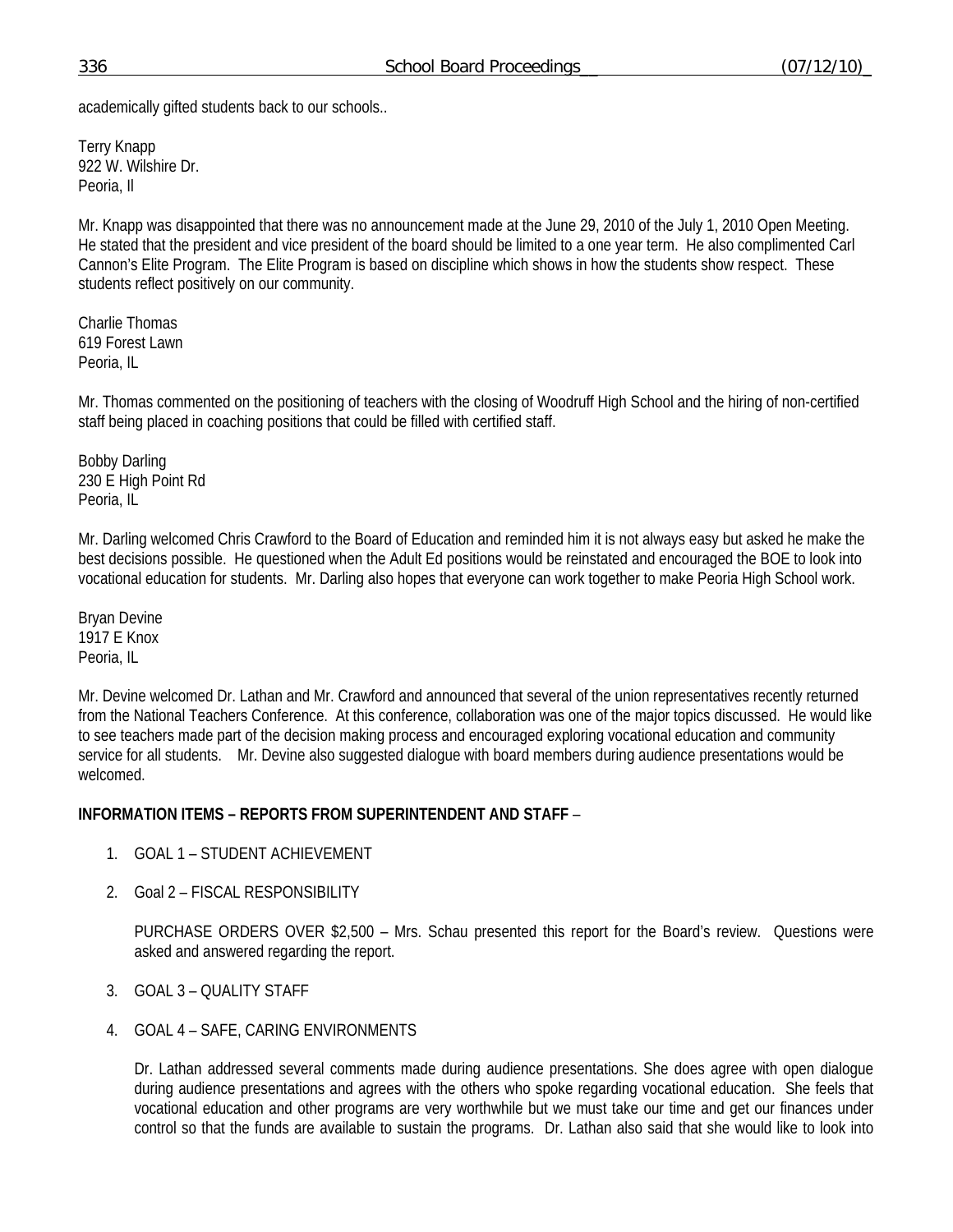graduation requirements, offering more choices in Math and Science as well as look into adding Culinary Arts and Vocational Education but she and her staff have been encumbered with research for Freedom of Information Acts. District 150 is here to provide quality service and improve student achievement and asked that people meet her half way. She has asked Stacy Shangraw to schedule brown bag lunches in different locations to discuss issues.

5. GOAL 5 – CULTURE OF CUSTOMER SERVICE Report of Requests under the Freedom of Information Act and Status of Such Requests – Dr. Lathan reported that since our last Board meeting report, we have received five (5) new Freedom of Information Act requests. Of those new requests zero (0) were filled and five (5) are pending. Of the six (6) pending requests noted on the June 29, 2010 report one (1) is still in pending status and five (5) were filled. We have received ninety-six (96) total requests for the calendar year.

## **CONSENT AGENDA –**

ADOPTION OF CONSENT CALENDAR – Moved by Petelle, seconded by Stowell approval of the consent calendar.

On roll call, 6 ayes. Motion carried.

GIFTS TO SCHOOL DISTRICT - Moved by Petelle, seconded by stowell the approval of gifts to District #150.

#### **Door prizes for Touch a Truck 2010**

Dudley: (36) pastel bags and (50) ice cream passes - \$100.00 Bellacinos: (1000) boxes of crayons and (100 coupons) - \$500.00 McDonald's: Gift certificates for ice cream, fries and cheeseburgers - \$580.00 Riverplex: (4) free daily passes - \$50.00 Subway – East Peoria: (5) \$5.00 gift cards and (5) lunch bags - \$30.00 Subway – East Peoria: (4) \$5.00 gift cards and (5) lunch bags - \$25.00 Target: (1) \$25.00 gift card - \$25.00 Wal-Mart: (1) \$50.00 gift card – \$50.00 Burger King: (35) tickets for value menu sandwich - \$35.00 Subway – Peoria: (10) meals and (10) lunch bags - \$95.00 Boost Mobile: Baby gift basket - \$30.00 Taco Bell: (16) taco coupons - \$16.00 Ice Cream Shack: (50) coupons for free ice cream cones - \$64.50 Kartville: (75) coupons - \$150.00 Hardees: (20) coupons for shakes - \$50.00 Peoria Chiefs: (4) tickets – club box seats - \$60.00

On roll call, 6 ayes. Motion carried.

PAYMENT OF BILLS – Moved by Petelle, seconded by Stowell approval of the payment of the following bills.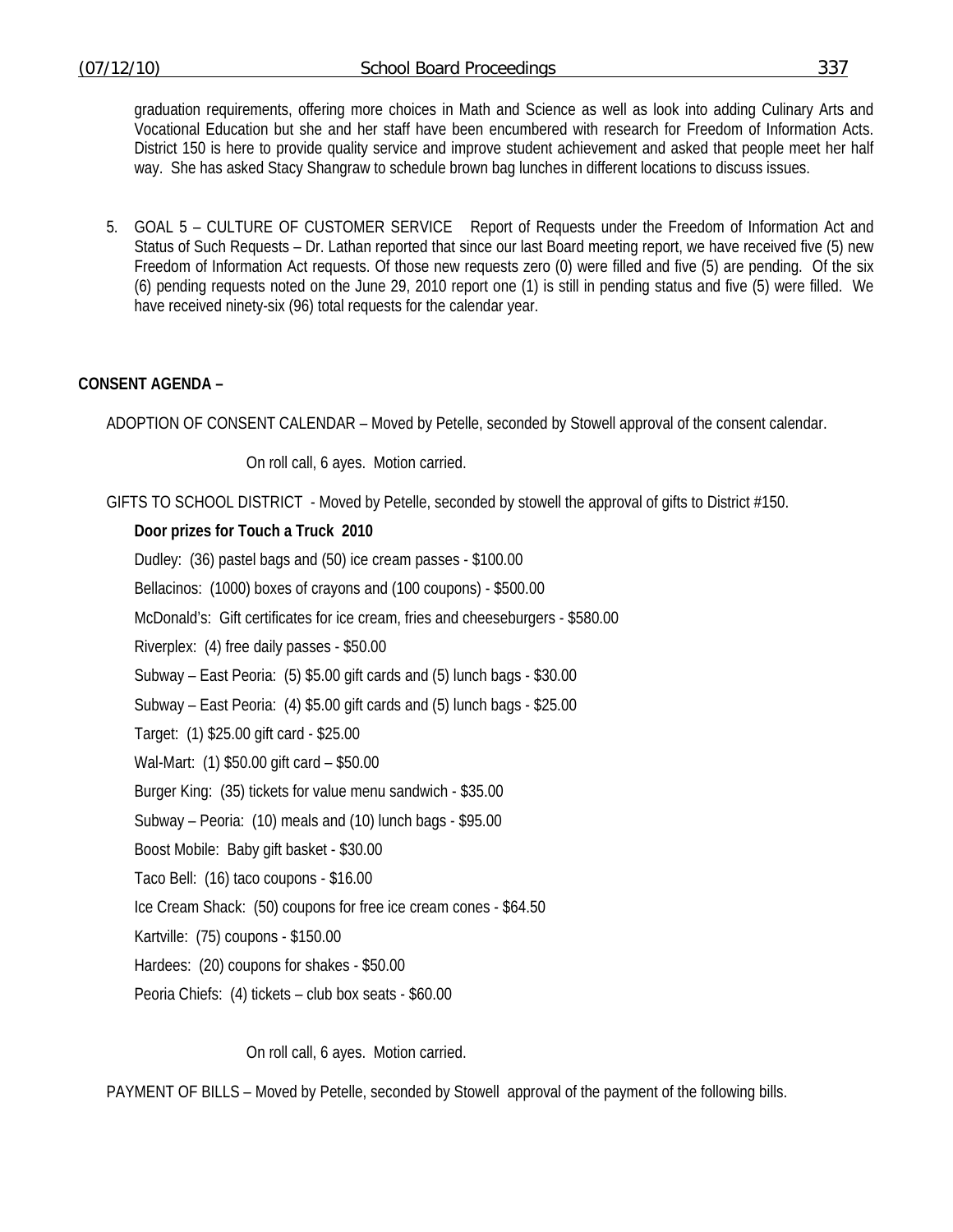| Fund | <b>Description</b>                          | <b>Balance</b><br><b>Sheet</b> | Revenue | <b>Expense</b> | <b>Total</b> |
|------|---------------------------------------------|--------------------------------|---------|----------------|--------------|
| 10   | <b>Education Fund</b><br>Operations, Bldg & | 5,753.93                       | 0.00    | 512.272.89     | 518,026.82   |
| 20   | Maint                                       | 0.00                           | 0.00    | 120,190.46     | 120,190.46   |
| 40   | Transportation                              | 0.00                           | 0.00    | 837,749.01     | 837,749.01   |
| 60   | <b>Capital Projects</b>                     | 0.00                           | 0.00    | 16,718.48      | 16,718.48    |
| 90   | Capital Improvements                        | 0.00                           | 0.00    | 886,427.23     | 886,427.23   |
|      | **Fund Summary**                            | 5,753.93                       | 0.00    | 2,373,358.07   | 2,379,112.00 |

# On roll call, 6 ayes. Motion carried.

# REQUEST TO PURCHASE - Moved by Petelle, seconded by Stowell for approval of the following Requests to Purchase.

| <b>Number</b> | Vendor                                                             | <b>Description</b>                                                                                              | <b>Amount</b> | <b>FUNDING SOURCE</b>              |
|---------------|--------------------------------------------------------------------|-----------------------------------------------------------------------------------------------------------------|---------------|------------------------------------|
| 100004713     | <b>EAI EDUCATION</b>                                               | Instructional Supplies - T1-Nspire Navigator -<br>Wireless classroom learning system                            | 2,612.00      | ARRA TITLE I STIMULUS              |
| 100004761     | PREMIER SCHOOL<br>AGENDAS, INC                                     | Student Planners - Grades 1-8th - Student<br>organizational tool                                                | 2,943.00      | ARRA TITLE I STIMULUS              |
| 100004763     | <b>LEGO EDUCATION</b>                                              | Instructional Supplies - Lego Mindstorm<br>educational robots<br>Instructional Supplies - Smart Slate - WS200 - | 2,939.90      | ARRA TITLE I STIMULUS              |
| 100004776     | <b>BRADFIELD'S COMPUTER</b><br><b>SUPPLY</b>                       | used with smartboards/computers - Grades 3 &<br>4                                                               |               | 3,490.00 ARRA TITLE I STIMULUS     |
|               |                                                                    |                                                                                                                 | 11,984.90     | <b>ARRA TITLE I STIMULUS Total</b> |
| 20530095      | <b>HUNZEKER SERVICE</b><br><b>AGENCY</b>                           | ***EMERGENCY***<br>Jamieson School - A/C<br>Compressor                                                          | 12,953.66     | <b>BUILDING AND GROUNDS</b>        |
| 20530100      | AECOM USA INC                                                      | <b>Engineering Services</b>                                                                                     | 10,855.45     | <b>BUILDING AND GROUNDS</b>        |
| 20530142      | <b>HONEYWELL ACS -</b><br><b>SERVICE</b>                           | Heating contractual                                                                                             | 3,035.89      | <b>BUILDING AND GROUNDS</b>        |
| 20530144      | <b>HONEYWELL ACS -</b><br><b>SERVICE</b>                           | Heating contractual                                                                                             | 2,919.65      | <b>BUILDING AND GROUNDS</b>        |
| 20530152      | <b>HONEYWELL ACS -</b><br><b>SERVICE</b><br><b>HONEYWELL ACS -</b> | Heating contractual                                                                                             | 3,035.89      | <b>BUILDING AND GROUNDS</b>        |
| 20530156      | <b>SERVICE</b>                                                     | Heating contractual                                                                                             | 2,919.65      | <b>BUILDING AND GROUNDS</b>        |
|               |                                                                    |                                                                                                                 | 35,720.19     | <b>BUILDING AND GROUNDS Total</b>  |
|               |                                                                    |                                                                                                                 |               |                                    |
| 10008181      | PEORIA PARK DISTRICT                                               | EXPENSES FOR CENTRAL PARK POOL<br><b>APRIL 2010</b>                                                             | 10,520.76     | <b>ED FUND</b>                     |
| 10008196      | HOPE SCHOOL, THE                                                   | Education cost private placement June 2010                                                                      | 4,737.60      | ED FUND                            |
| 10008203      | HINSHAW &<br><b>CULBERTSON</b><br><b>CLIFTON GUNDERSON</b>         | Professional Services through May 28, 2010<br>Professional services audit of June 30, 2010                      | 18,913.30     | ED FUND                            |
| 10008204      | <b>LLC</b>                                                         | financial state<br>Subscripton 7/1/2010 - 6/30/2011 for NWEA                                                    | 10,000.00     | ED FUND                            |
| 120000254     | <b>NWEA</b>                                                        | testing/scoring/tracking services - For State<br><b>MAP Tests</b>                                               | 121,250.00    | ED FUND                            |
| 460001483     | PEARSON LEARNING<br><b>GROUP</b>                                   | IB Biology books for Richwoods                                                                                  | 4,144.86      | <b>ED FUND</b>                     |
|               |                                                                    |                                                                                                                 | 169,566.52    | <b>ED FUND Total</b>               |
| 100004749     | STEP BY STEP<br>EXPRESSIONS, INC.                                  | Math program for 21st Century - Glen Oak and<br>Harrison                                                        | 6,050.00      | <b>TITLE I</b>                     |
|               |                                                                    |                                                                                                                 | 6,050.00      | <b>TITLE I Total</b>               |
|               |                                                                    |                                                                                                                 |               |                                    |
| 540004081     | AG-LAND FS, INC.                                                   | <b>BUS FUEL</b>                                                                                                 | 18,528.80     | <b>TRANSPORTATION</b>              |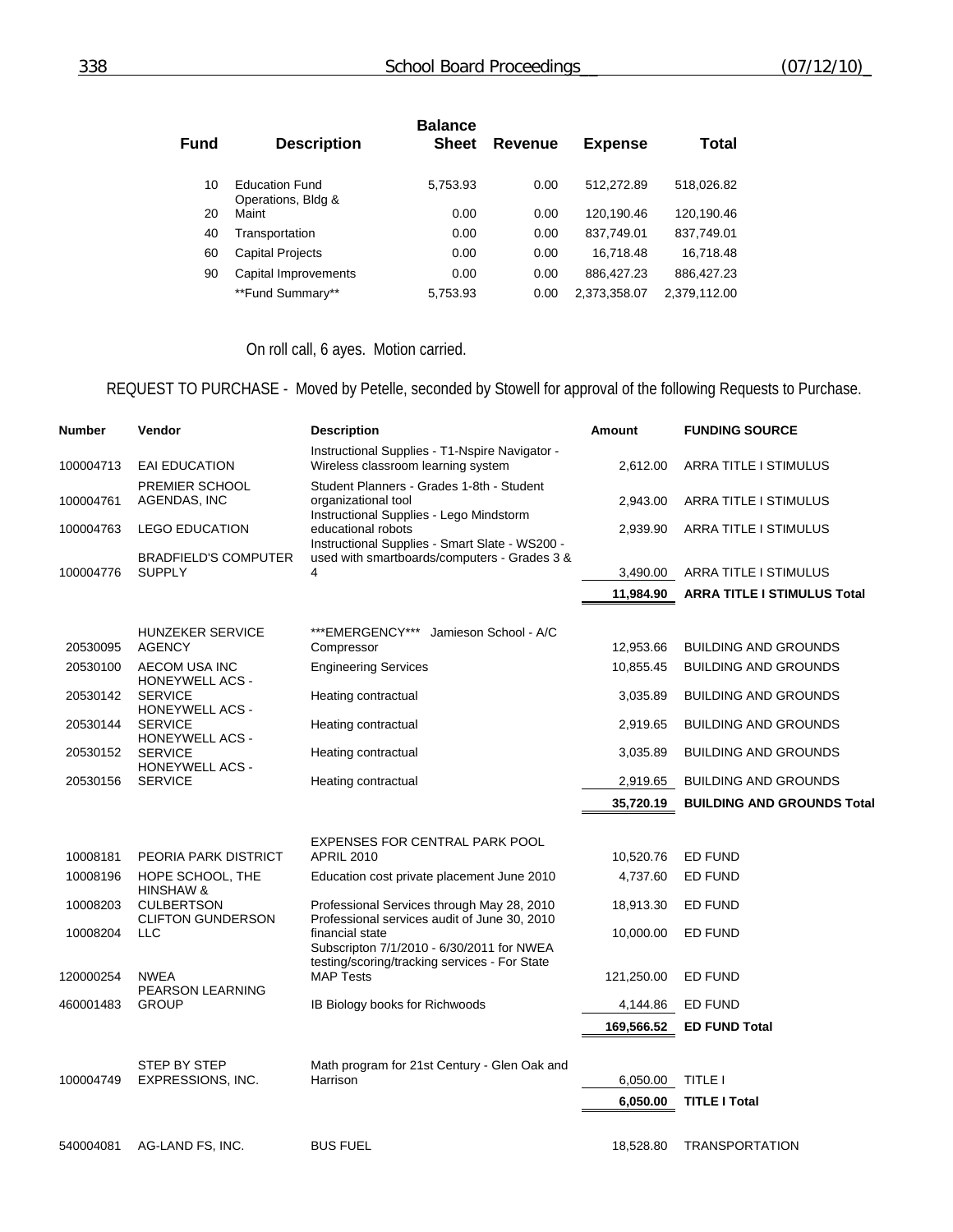**18,528.80 TRANSPORTATION Total** 

**241,850.41 Grand Total** 

On roll call, 6 ayes. Motion carried.

HUMAN RESOURCE REPORT --

Proposed Action: Moved by Petelle, seconded by Stowell that the following Human Resources report, as amended be approved by the Board of Education – deferment on student assistant advisor and student assistant manager.

| I. | <b>Certified Personnel</b>                                | <b>Effective Date</b> |
|----|-----------------------------------------------------------|-----------------------|
|    | Appointments                                              |                       |
|    | <b>Teachers Returned From RIF</b>                         | 08/30/10              |
|    | Arya, Rachana - Glen Oak / 4th Grade                      |                       |
|    | Ayler, Mary - Hines / 1 <sup>st</sup> Grade               |                       |
|    | Branch, Lydia - Manual High / Special Ed                  |                       |
|    | Chenoweth, Nicole - Manual High / Intervention            |                       |
|    | Christenson, April - Garfield / 3rd Grade                 |                       |
|    | Clare, Natalie - Sterling / 5th Grade                     |                       |
|    | Davis, Sheila - Von Steuben / Special Ed Co-Teacher       |                       |
|    | Duncan, Cassandra - Irving / ESL                          |                       |
|    | Fleming, Betina - Sterling / 5 <sup>th</sup> Grade        |                       |
|    | Henry, Sherry - Mark Bills / Intervention                 |                       |
|    | Hoban, Gaile - Trewyn / 5th Grade                         |                       |
|    | Jacobs, Jennifer - Roosevelt / Math 6th Grade             |                       |
|    | Jezik-Martin, Shayne - Manual High / English              |                       |
|    | Maske, Laura - Richwoods High / Math                      |                       |
|    | Pacey, Sonja – Valeska Hinton / 1st Grade                 |                       |
|    | Page, Marricea - Trewyn / Language Arts                   |                       |
|    | Pedersen, Chris - Manual High / Math                      |                       |
|    | Quezada, Joy - Harrison / Pre-K Bilingual/Spanish         |                       |
|    | Rakestraw, Candace - Garfield / 3rd Grade                 |                       |
|    | Sailor, Shannon - Roosevelt / K-3rd Grade Special Ed      |                       |
|    | Smith, Brittney - Manual High / Special Ed                |                       |
|    | Soliday, Megan - Thomas Jefferson / 1 <sup>st</sup> Grade |                       |
|    | Thompson, Justine - Lincoln / Math 7th Grade              |                       |
|    | Williams, Cami - Trewyn / Special Ed                      |                       |
|    |                                                           |                       |
|    | Teachers - New                                            | 08/30/10              |
|    | Adams-Wenger, Christopher - Charter Oak / Music           |                       |
|    | Alvarez, Anna - Harrison / Bilingual                      |                       |
|    | Jacobson, Clifford - Charter Oak / Art                    |                       |
|    | Schultz, Tom - Manual / Math                              |                       |
|    | Siberling, Eileen - Roosevelt / Science Elementary        |                       |
|    | <b>Student Assistant Advisor</b>                          |                       |
|    | King, Luann - Trewyn (Off Schedule)                       | 08/30/10              |
|    |                                                           |                       |
|    | <b>Student Information Manager</b>                        |                       |
|    | Stoller, Nikki - Franklin-Edison (Off Schedule)           | 08/30/10              |
|    |                                                           |                       |
|    |                                                           |                       |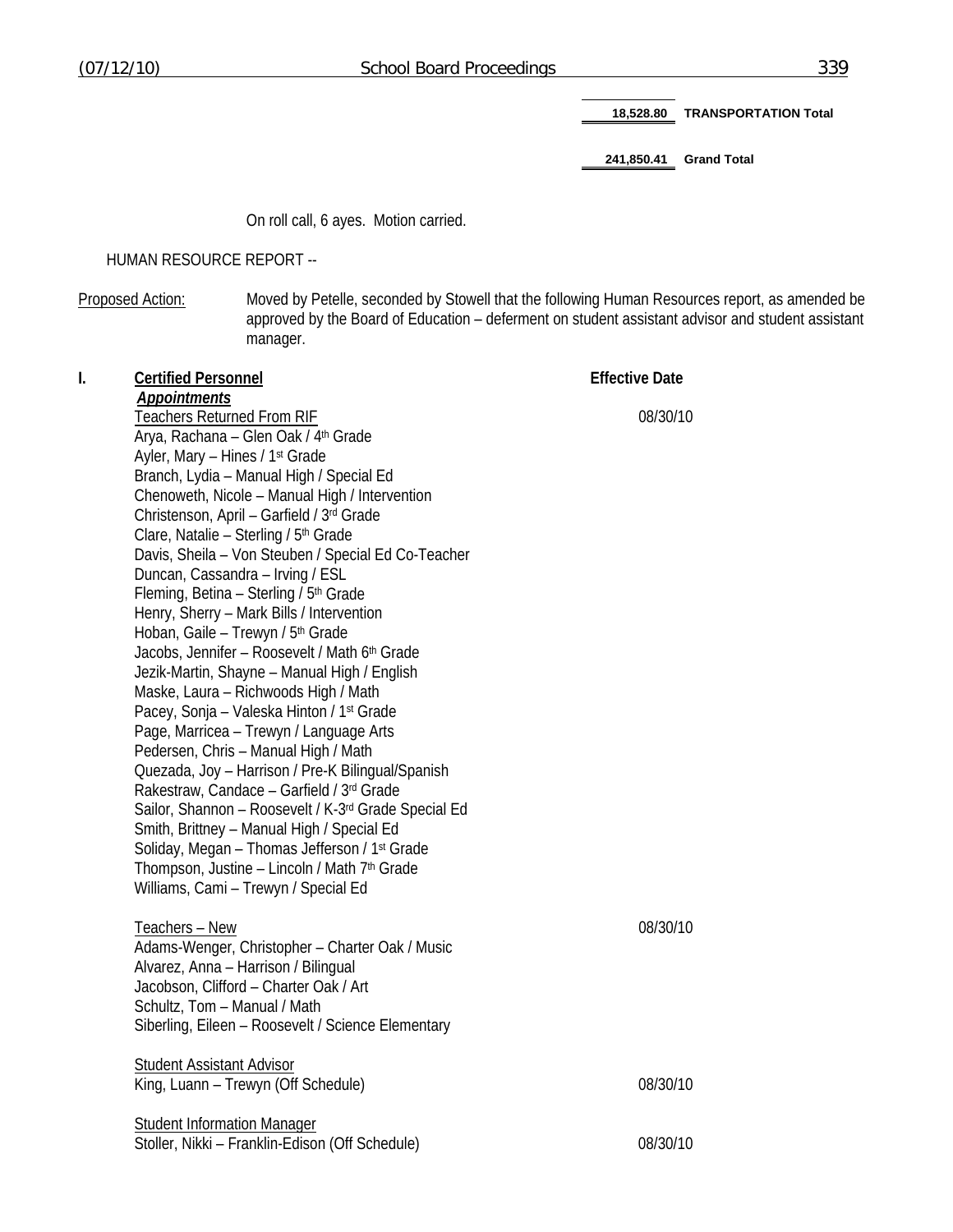|     | Temporary Teacher / Century 21<br>Arya, Rachana - Glen Oak / Tutor July 13th thru July 29th                                                                      | 06/13/10                                                                                                                                                                         |
|-----|------------------------------------------------------------------------------------------------------------------------------------------------------------------|----------------------------------------------------------------------------------------------------------------------------------------------------------------------------------|
|     | <b>Return from Family Medical Leave</b><br>Pelphrey, Stacy - Greeley                                                                                             | 06/21/10                                                                                                                                                                         |
|     | <b>Disability Leave</b><br>Barbee, Mary - Garfield / Teacher                                                                                                     | 09/21/10                                                                                                                                                                         |
|     | <b>Family Leave of Absence</b> (For 2010-2011)<br>Hawes, Kristen - Northmoor-Edison / 2 <sup>nd</sup> Grade<br>Pettinger, Ann - Whittier / 3rd Grade             | 08/30/10<br>08/30/10<br>05/31/11<br>07/13/10<br>08/30/10<br>06/21/10<br>06/18/10<br>07/13/10<br>07/01/10<br>06/16/10<br>05/31/11<br>05/31/11<br>05/31/11<br>05/31/11<br>05/31/11 |
|     | <b>Retirements</b><br><b>Teacher Aide</b><br>Miller, Sandra - Jamieson                                                                                           |                                                                                                                                                                                  |
| II. | <b>Non-Certified Personnel</b><br><b>Appointments</b><br>Administration                                                                                          |                                                                                                                                                                                  |
|     | Meyers, David - Assistant Director of Buildings & Grounds                                                                                                        |                                                                                                                                                                                  |
|     | Para Professionals<br>McCulla, Shasta - Developmental Center / Physical Therapy Assistant<br>Sceggel, Ariana - Developmental Center / Physical Therapy Assistant |                                                                                                                                                                                  |
|     | Transportation<br>Bramham, Timothy - Driver<br>Hill, John - Driver<br>Maintenance                                                                                |                                                                                                                                                                                  |
|     | Boyer, Roger - Peoria Stadium / General Maintenance from WHS                                                                                                     |                                                                                                                                                                                  |
|     | <b>Return From Medical Leave</b><br>Custodians<br>Knollenberg, Floyd - Manual High                                                                               |                                                                                                                                                                                  |
|     | <b>Family Medical Leave</b><br>Custodial<br>Anderson, Kurt - Maintenance                                                                                         |                                                                                                                                                                                  |
|     | <b>Retirements</b>                                                                                                                                               |                                                                                                                                                                                  |
|     | <b>Audiologist</b><br>Reiser, Lawrence - Sterling                                                                                                                |                                                                                                                                                                                  |
|     | Cafeteria Manager<br>West, Cynthia - Kellar                                                                                                                      |                                                                                                                                                                                  |
|     | Clerical<br>Brooks-Miller, Marilyn - Buildings & Grounds<br>Mathis, Carol - Early Childhood<br>Scudder, Joy - Blaine Sumner                                      |                                                                                                                                                                                  |

**District Parent, Family & Community Liaison**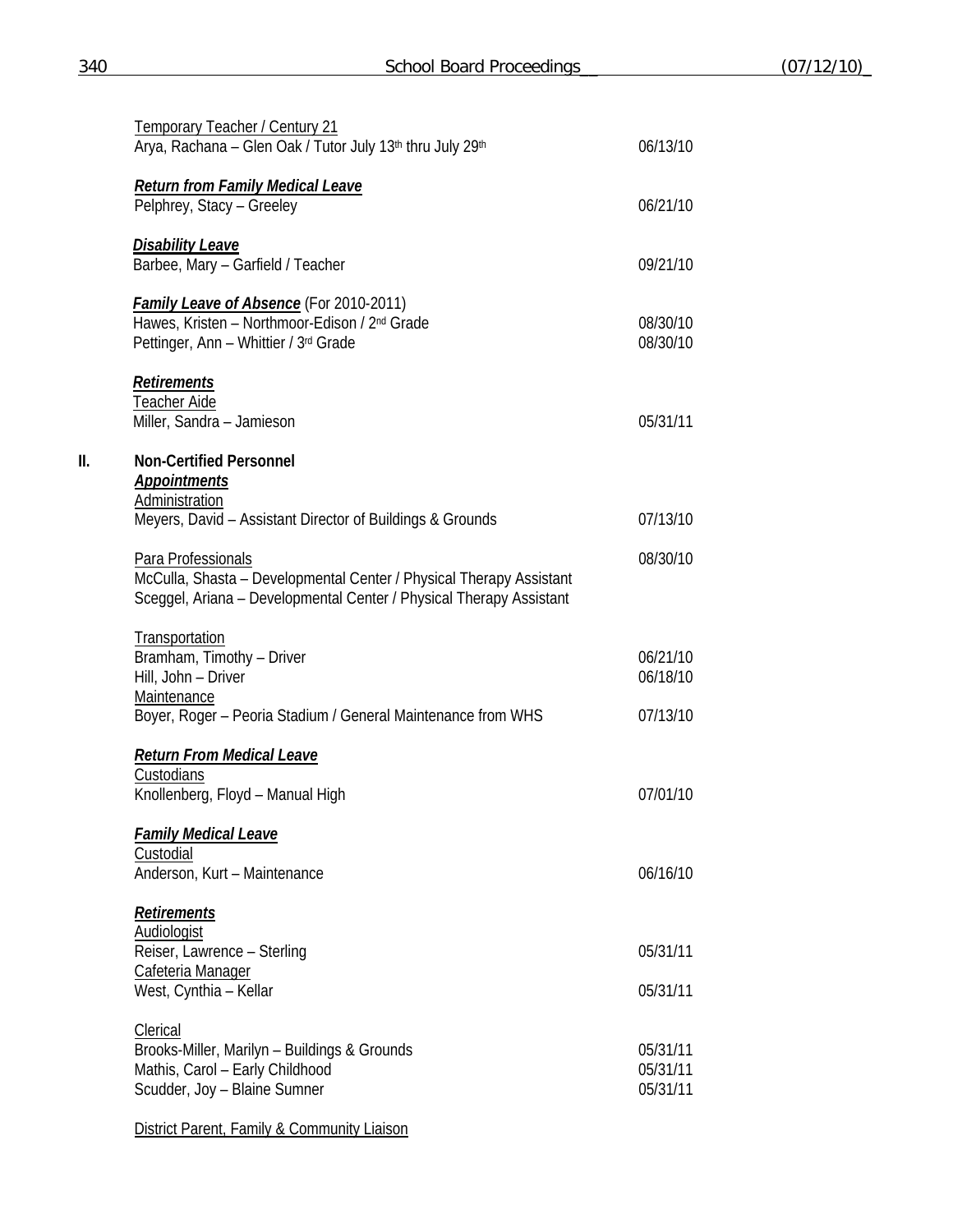| (07/12/10) |                                                                                                                                                                   | <b>School Board Proceedings</b>       |                      | 341 |
|------------|-------------------------------------------------------------------------------------------------------------------------------------------------------------------|---------------------------------------|----------------------|-----|
|            | Burke, Sandra - Roy Ricketts                                                                                                                                      |                                       | 07/01/10             |     |
|            | Maintenance<br>Meece, George - Buildings & Grounds                                                                                                                |                                       | 05/31/11             |     |
|            | Paraprofessional<br>Miller, Sandra - Jamieson                                                                                                                     |                                       | 05/31/11             |     |
|            | <b>Resignations</b><br><b>Teachers</b><br>Brubaker, Kyle - Woodruff / Band Director / Other Employment<br>Garrison, Mindy - Harrison / Reading Coach / Relocating |                                       | 06/28/10<br>06/24/10 |     |
|            | Transportation<br>Hartwell, Jorja - Driver / Personal Reasons                                                                                                     |                                       | 06/04/10             |     |
| III.       | <b>Certified Substitutes</b><br><b>Appointments</b><br>Summer Session (July 26th thru August 30)<br>Kelly, Laura - Valeska Hinton                                 |                                       | 07/26/10             |     |
| IV.        | <b>Non-Certified Substitutes</b><br><b>Appointments</b><br><b>Behavioral Attendant Summer School</b><br>Marks, Yolanda - Knoxville Center                         |                                       | 07/01/10             |     |
|            | <b>Resignations</b><br><b>Behavioral Attendant</b><br>Turner, Mary - No Reason Given                                                                              |                                       | 06/30/10             |     |
|            |                                                                                                                                                                   | On roll call, 6 ayes. Motion carried. |                      |     |

TRAVEL REQUESTS – Moved by Petelle, seconded by Stowell approval of the travel requests as presented by administration. (Copy is on file in the board secretary's office.)

On roll call, 6 ayes. Motion carried.

CONTRACT WITH DR. ANDREW MORGAN (Special Education)

*Proposed Action*: That the Board of Education approve a mutual agreement between Dr. Andrew Morgan and District 150 for diagnosis of special education children with health and/or physical impairments.

On roll call, 6 ayes. Motion carried.

## **DELIBERATION AGENDA** - .

Expulsions – Moved by Petelle, seconded by Butler that the Expulsions listed on the report dated July 12, 2010 be approved as presented.

> On roll call, 4 ayes. Butler, Crawford, Petelle, Stowell 2 nay. Parker, Ross. Motion carried.